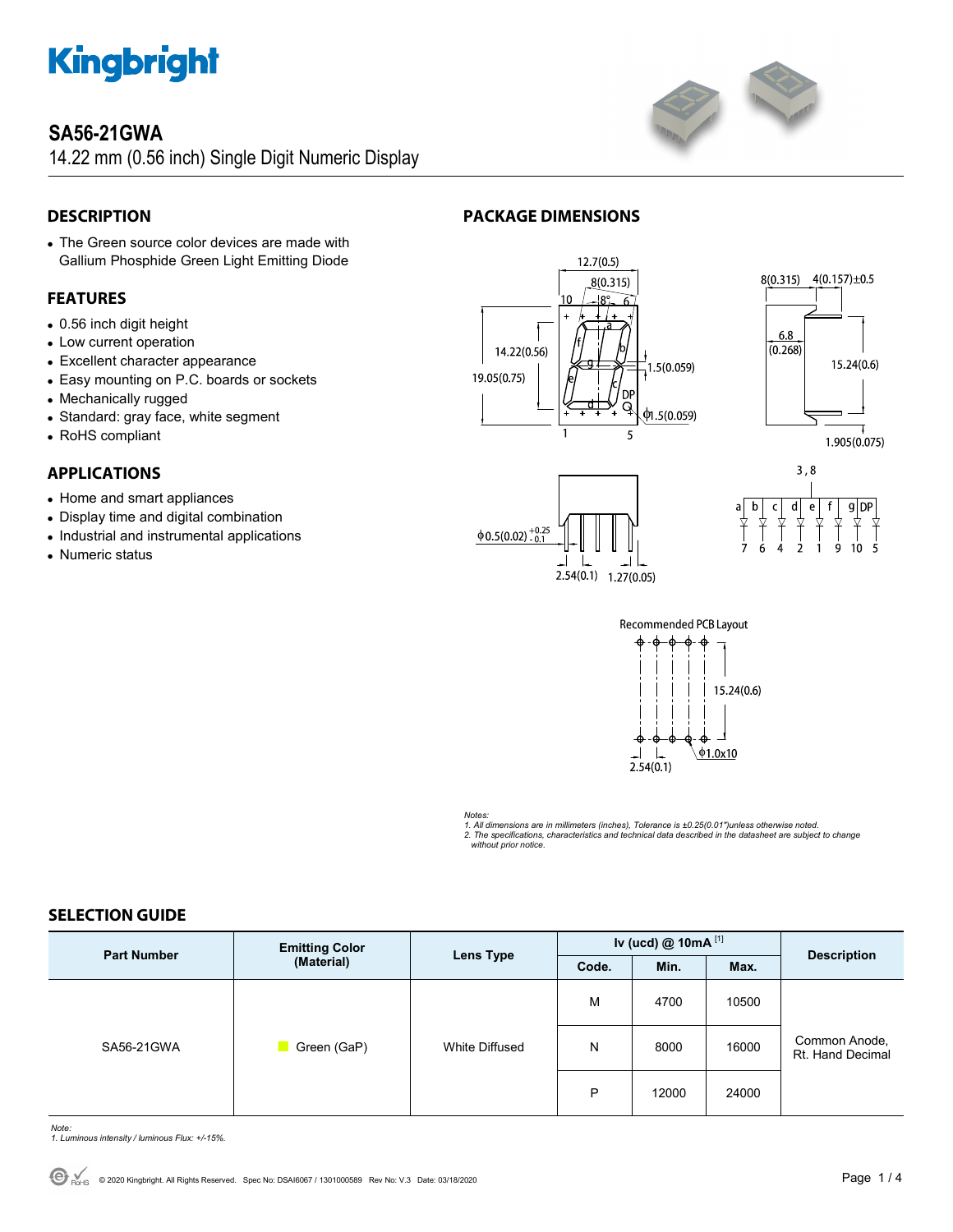# **Kingbright**

#### **ELECTRICAL / OPTICAL CHARACTERISTICS at TA=25°C**

| <b>Parameter</b>                                         | Symbol                       | <b>Emitting Color</b> | Value                    |                          |                          |                          | Unit   |
|----------------------------------------------------------|------------------------------|-----------------------|--------------------------|--------------------------|--------------------------|--------------------------|--------|
|                                                          |                              |                       | Code.                    | Min.                     | Typ.                     | Max.                     |        |
| Wavelength at Peak Emission $I_F = 10mA$                 | $\lambda_{\rm peak}$         | Green                 | $\overline{\phantom{a}}$ | $\overline{\phantom{a}}$ | 565                      | $\overline{\phantom{a}}$ | nm     |
|                                                          | $\lambda_{\mathsf{dom}}$ [1] | Green                 | $\overline{2}$           | 561                      | $\overline{\phantom{0}}$ | 563                      | nm     |
| Dominant Wavelength $I_F = 10mA$                         |                              |                       | 3                        | 563                      | $\overline{\phantom{0}}$ | 565                      |        |
|                                                          |                              |                       | 4                        | 565                      | $\overline{\phantom{a}}$ | 567                      |        |
| Spectral Bandwidth at 50% $\Phi$ REL MAX<br>$I_F = 10mA$ | Δλ                           | Green                 | $\overline{\phantom{a}}$ | $\overline{\phantom{a}}$ | 30                       | $\overline{\phantom{a}}$ | nm     |
| Capacitance                                              | C                            | Green                 | $\overline{\phantom{a}}$ | $\overline{\phantom{a}}$ | 15                       | $\overline{\phantom{a}}$ | pF     |
| Forward Voltage $I_F = 10mA$                             | $V_F$ <sup>[2]</sup>         | Green                 | $\overline{\phantom{a}}$ | $\overline{\phantom{a}}$ | 2.0                      | 2.4                      | $\vee$ |
| Reverse Current ( $V_R$ = 5V)                            | l <sub>R</sub>               | Green                 |                          |                          |                          | 10                       | μA     |

*Notes:* 

1. The dominant wavelength (λd) above is the setup value of the sorting machine. (Tolerance λd : ±1nm. )<br>2. Forward voltage: ±0.1V.<br>3. Excess driving current and / or operating temperature higher than recommended conditio

| Parameter                               | Symbol                  | Value          | Unit        |
|-----------------------------------------|-------------------------|----------------|-------------|
| Power Dissipation                       | $P_D$                   | 62.5           | mW          |
| Reverse Voltage                         | $V_R$                   | 5              | V           |
| Junction Temperature                    | $T_{j}$                 | 110            | $^{\circ}C$ |
| <b>Operating Temperature</b>            | $T_{\mathsf{op}}$       | $-40$ To $+85$ | $^{\circ}C$ |
| Storage Temperature                     | $T_{\text{stg}}$        | $-40$ To $+85$ | $^{\circ}C$ |
| DC Forward Current                      | ΙF                      | 25             | mA          |
| Peak Forward Current                    | $I_{FM}$ <sup>[1]</sup> | 140            | mA          |
| Electrostatic Discharge Threshold (HBM) |                         | 8000           | $\vee$      |
| Lead Solder Temperature <sup>[2]</sup>  | 260°C For 3-5 Seconds   |                |             |

#### **ABSOLUTE MAXIMUM RATINGS at T<sub>A</sub>=25°C**

Notes:<br>1. 1/10 Duty Cycle, 0.1ms Pulse Width.<br>2. 2mm below package base.<br>3. Relative humidity levels maintained between 40% and 60% in production area are recommended to avoid the build-up of static electricity – Ref JEDEC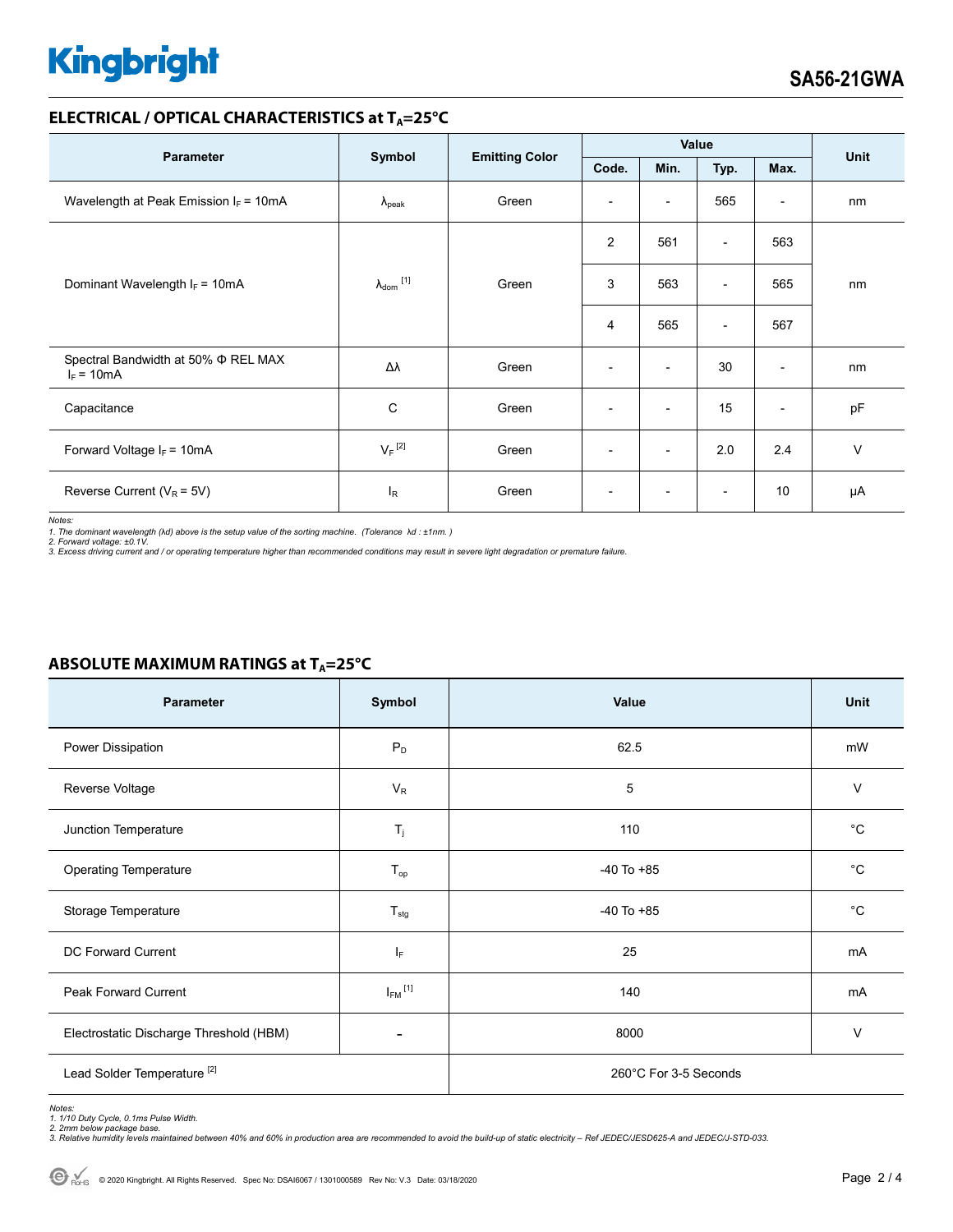# **Kingbright**

#### **TECHNICAL DATA**





**GREEN**







#### **RECOMMENDED WAVE SOLDERING PROFILE <b>A CONDUCT A CONDUCT SOLDERING PROFILE Soldering General Notes**



*Notes:* 

*1. Recommend pre-heat temperature of 105°C or less (as measured with a thermocouple attached to the LED pins) prior to immersion in the solder wave with a maximum solder bath temperature of 260°C* 

2. Peak wave soldering temperature between 245°C ~ 255°Cfor 3 sec (5 sec max).<br>3. Do not apply stress to the epoxy resin while the temperature is above 85°C.<br>4. Fixtures should not incur stress on the component when mounti

- 1. Through-hole displays are incompatible with reflow soldering.
- 2. If components will undergo multiple soldering processes, or other processes where the components may be subjected to intense heat, please check with Kingbright for compatibility.

#### **CLEANING**

- 1. Mild "no-clean" fluxes are recommended for use in soldering.
- 2. If cleaning is required, Kingbright recommends to wash components with water only. Do not use harsh organic solvents for cleaning because they may damage the plastic parts .
- 3. The cleaning process should take place at room temperature and the devices should not be washed for more than one minute.
- 4. When water is used in the cleaning process, Immediately remove excess moisture from the component with forced-air drying afterwards.

*<sup>5.</sup> SAC 305 solder alloy is recommended.* 

*<sup>6.</sup> No more than one wave soldering pass. 7. During wave soldering, the PCB top-surface temperature should be kept below 105°C.*